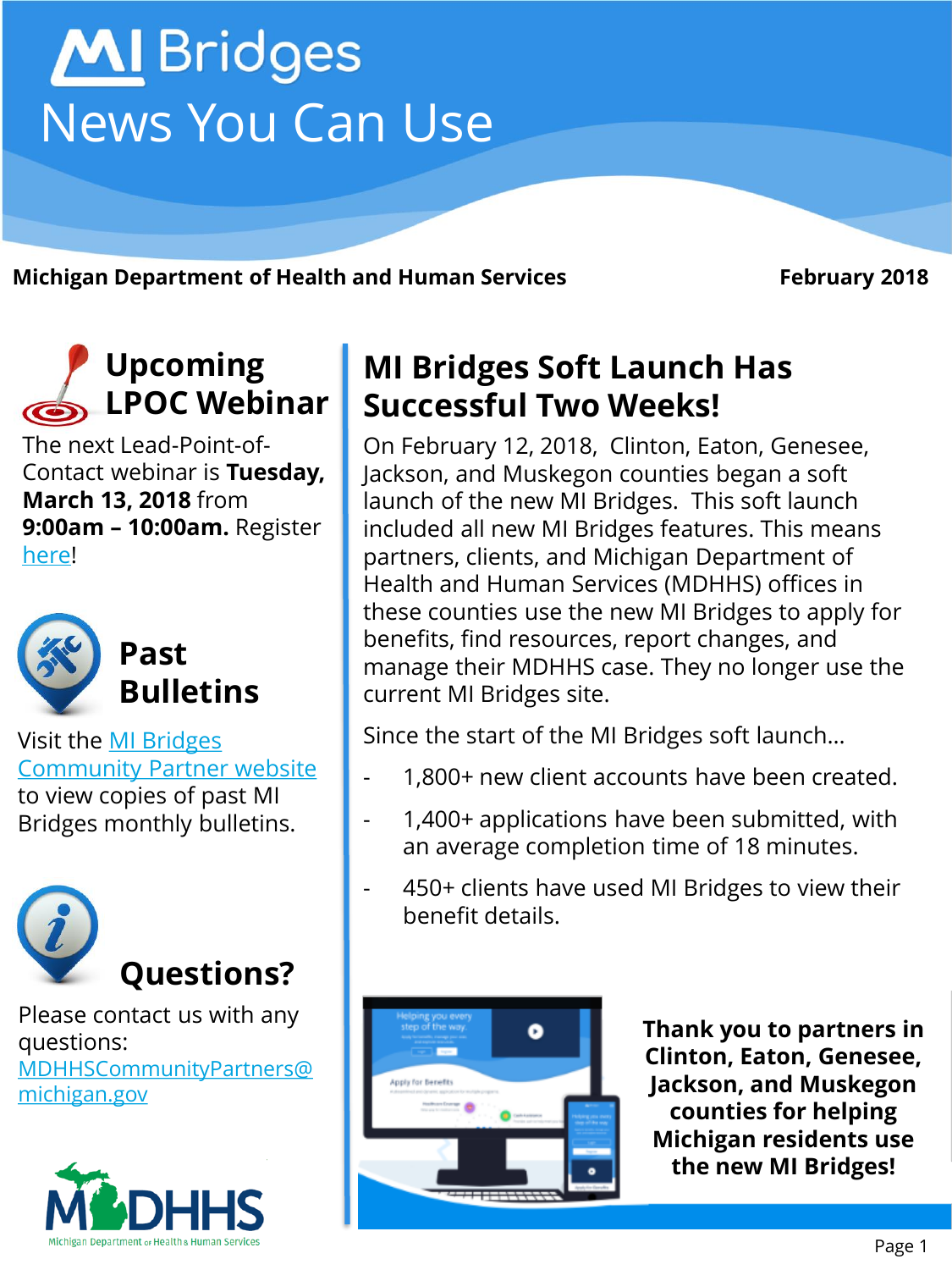## **MI Bridges Statewide Launch Schedule**

Starting on March 19, 2018, counties across the state will begin using the new MI Bridges on a rolling basis. Please review the below schedule to learn when your agency will begin using the new MI Bridges. You can always find the MI Bridges launch schedule on the [MI Bridges Community Partner website.](http://www.michigan.gov/mdhhs/0,5885,7-339-71551_82637-449784--,00.html)

- **Statewide Rollout: March 19, 2018**: The new MI Bridges will launch in [Northern Michigan and the Upper Peninsula counties \(also called: Regions 1,](http://www.michigan.gov/documents/dmb/Prosperity_Map1_430346_7.pdf)  2 & 3 or MDHHS BSC 1).
- **Statewide Rollout: March 26, 2018**: The new MI Bridges will launch in [Central, East, West, and Southwest Michigan counties \(also called Regions 4,](http://www.michigan.gov/documents/dmb/Prosperity_Map1_430346_7.pdf) 5, 6, 7 & 8 or MDHHS BSC 2 & 3).
- **Statewide Rollout: April 2, 2018**: The new MI Bridges will launch in Southeast Michigan counties (also called [Regions 9 & 10](http://www.michigan.gov/documents/dmb/Prosperity_Map1_430346_7.pdf) or MDHHS BSC 4).

Throughout this time, while the new MI Bridges will be available to clients and community partners, the old MI Bridges will continue to be accessible to clients who need to finish applications or changes before transitioning to the new MI Bridges. In May 2018 only the new MI Bridges will be used by clients and community partners, and the old MI Bridges will be removed from public access.

# **MI Bridges Materials Being Mailed to Partners**

In preparation for the statewide rollout of the new MI Bridges, the Michigan Department of Health and Human Services (MDHHS) Bureau of Community Services is mailing each registered partner agency a starter kit of materials that can be used to share information with clients about the new MI Bridges. Each agency Lead-Point-of-Contact will be mailed 1 poster, 50 rack cards, and 250 business cards. **Please set these aside and DO NOT use these materials with clients until you are advised to begin use by MDHHS.** 

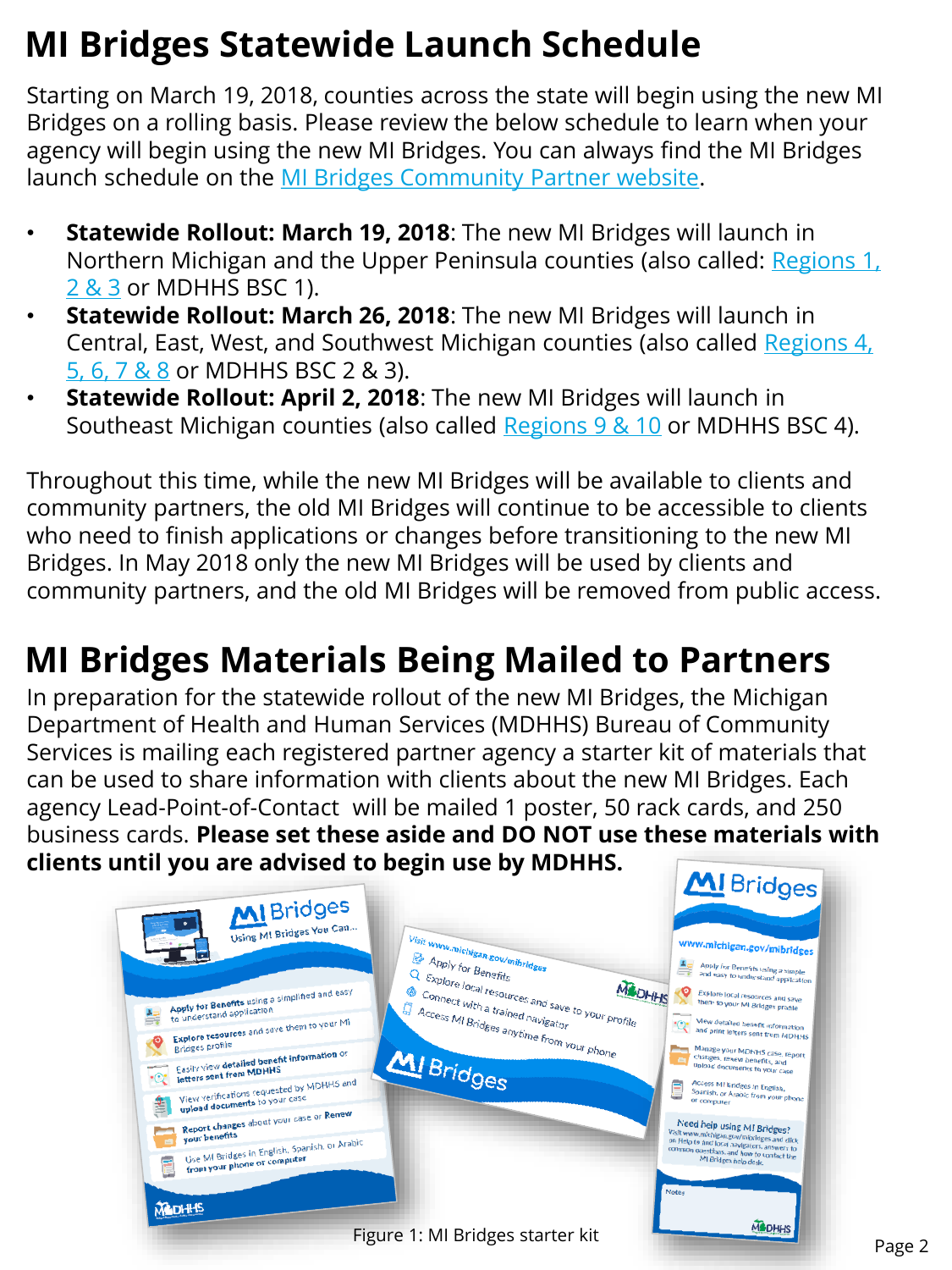## **MI Bridges Referral and Access Webinar Training Registration Open!**

Training sign-up is now open for organizations registered as a MI Bridges access-only or referral partner. Attendance at an **Access and Referral Partner Webinar** is required in order for an referral or access user to be approved to create a partner account in MI Bridges.

| <b>Partner Type</b>     | <b>Description</b>                                                                                                                                                                                                                     |
|-------------------------|----------------------------------------------------------------------------------------------------------------------------------------------------------------------------------------------------------------------------------------|
| <b>Referral Partner</b> | Referral partners are organizations which provide<br>one or more services within communities and can<br>receive electronic referrals through the new MI<br>Bridges.<br>Each user in an organization who will respond to                |
|                         | referrals should attend one webinar training.                                                                                                                                                                                          |
| <b>Access Partner</b>   | Access partners are organizations which provide<br>access to MI Bridges by making computers or similar<br>devices available to community members.                                                                                      |
|                         | If an organization is ONLY registered as an<br>access partner, at least one person from that<br>organization should attend one webinar training.                                                                                       |
|                         | If an organization is registered as a navigation<br>AND access partner, it is not required to attend a<br>webinar training. Instead, users will attend<br>navigation partner training to receive<br>information on the new MI Bridges. |

Table 1: MI Bridges Partner Description

#### **Access and Referral Partner Webinar Dates**

- **Wednesday, March 14, 2018** from **9:00am – 10:00am.** Register [here!](https://attendee.gotowebinar.com/register/8326672314990914306)
- **Wednesday, March 21, 2018** from **9:00am – 10:00am.** Register [here!](https://attendee.gotowebinar.com/register/3563899105237889538)
- **Wednesday, March 28, 2018** from **9:00am – 10:00am.** Register [here!](https://attendee.gotowebinar.com/register/5117890565820289282)